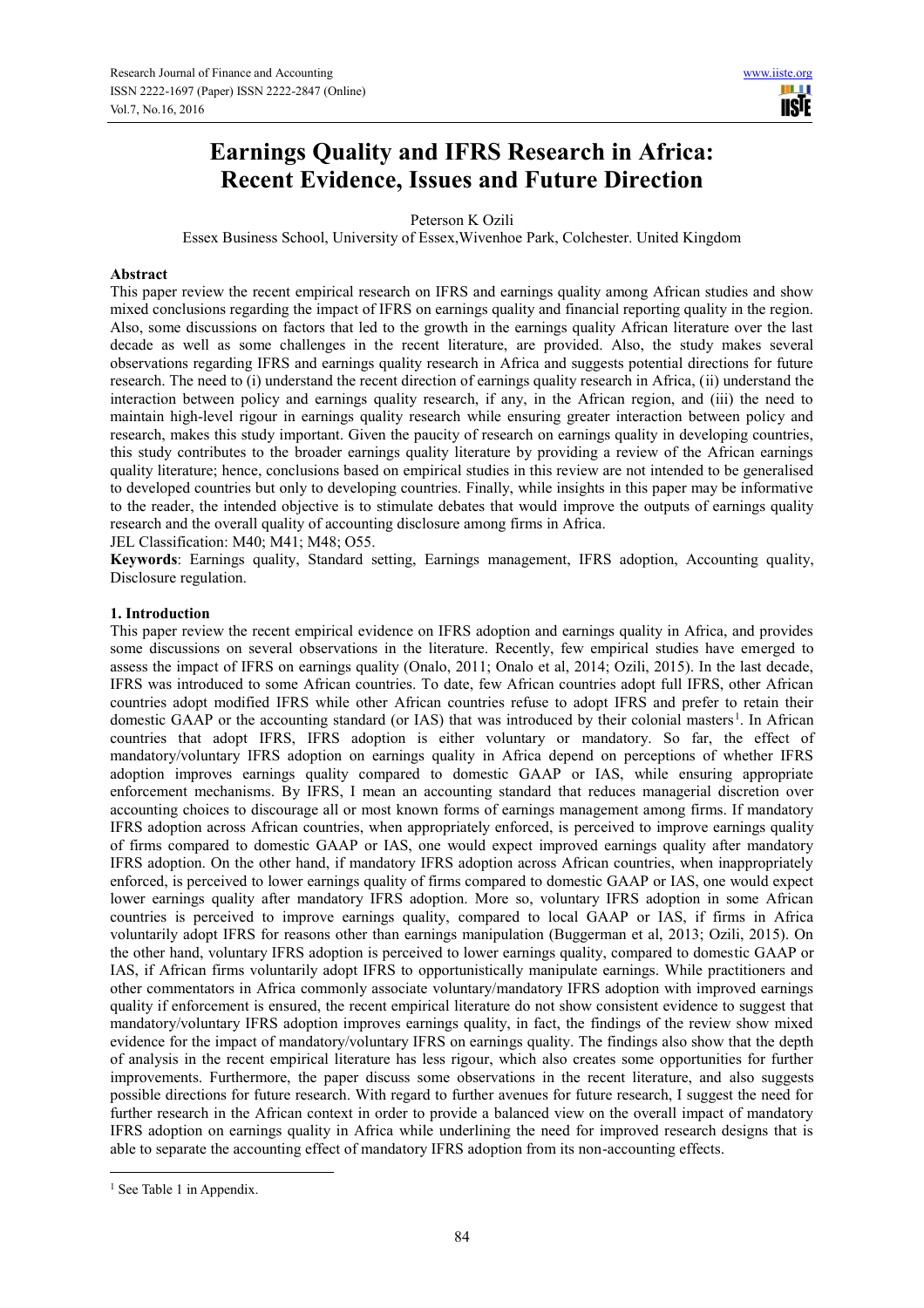The suggestions provided in this paper may be useful to future researchers that want to understand the impact of mandatory IFRS adoption in developing countries. Also, insights in this paper may be useful to local accounting standard-setters that have adopted IFRS in some Africa countries, to help them re-evaluate whether the objectives of IFRS on earnings quality has been achieved, and to re-assess the accounting effects and nonaccounting effects of IFRS adoption on firms' financial reporting in the region. This study is also important because it provides additional insights to better understand the state of empirical research on earnings quality in Africa, and to assess whether researchers are simply replicating developed country studies to the African context without paying close attention to several research design issues and other issues commonly associated with developed country studies. Also, because the discussion in this review is limited to African studies that test the impact of IFRS on earnings quality, the observations and remarks in this paper are not intended to be definitive but instead are limited to issues in African earnings quality literature that I find particularly significant to broaden our understanding of disclosure regulation and earnings quality in Africa.

The study makes some contributions to the accounting literature. First, it complements previous review articles on the impact of disclosure regulation on financial reporting quality. Whereas prior review studies focus on the costs and benefits of disclosure regulation on financial reporting in US and Europe, (e.g., Bushman and Landsman, 2010; Defond, 2010; Dechow et al, 2010; Pope and McLeay, 2011; Christensen et al, 2015, etc.,) this study focus on the recent African literature to examine the recent evidence on the impact of mandatory/voluntary IFRS adoption on earnings quality. To the best of my knowledge, I am not aware of any prior study on this topic. Secondly, the study contributes to the international debate on the harmonization of accounting standards in developing countries. Given the pressure faced by local standard-setters to harmonise or converge to IFRS standards, insights in this study may provide a framework for them to assess the effectiveness of mandatory IFRS adoption on earnings quality in some African countries, and to assess whether the adoption of IFRS achieves its objectives in Africa. Thirdly, the study contribute to the interesting debate on whether the output of earnings quality research informs the decisions of the standard setting process in Africa. I provide a discussion on the importance of earnings quality research to the standard setting process and propose additional reasons why local standard-setters in the region may be more or less inclined to receive inputs from earnings quality academic research by African researchers. Overall, conclusions from the discussion in this study may be generalizable to other developing countries but not to developed countries. To be fair, I base the IFRS analysis in this paper on the improved transparency and comparability that IFRS promises to offer to African standard setters; hence, I do not focus the analysis on the critique of the IASB or local standard-setters, especially the latter, who may be pressured by external parties or lobbyists to adopt IFRS standards locally<sup>1</sup>.

The remainder of the paper is organised as follows. Section 2 provides a background on IFRS and earnings quality, the growth in the literature and a discussion of the recent empirical literature. Section 3 provides a discussion on some observations and issues in the recent literature. Section 4 provides a commentary on the gap between earnings quality research, policy making and practice. Section 5 provides potential direction for future research. Section 6 concludes.

# **2 IFRS and Earning Quality**

#### *2.1. Background*

 $\overline{a}$ 

The purpose of International Financial Reporting Standard (IFRS) is to ensure high degree of transparency and comparability of financial statements. The harmonisation or convergence to IFRS from domestic GAAP or IAS in some African countries have some impact on the effectiveness of IFRS to improve accounting disclosure and earnings quality in the region. Accounting disclosure quality, itself, is a function of several factors including timely loss recognition, earnings quality, value relevance, quality of legal enforcement, etc. (Dechow et al, 2010). This study isolates earnings quality in order to focus on the impact of IFRS adoption on earnings quality in Africa. By earnings quality, I mean reported earnings that exhibit reduced earning management via lower abnormal discretionary accruals, reduced earnings smoothing, higher earnings informativeness, etc. (Dechow et al, 2008). Earnings quality is a function of several factors and IFRS adoption is one important factor (Dechow et al, 2010); therefore, it is important to isolate IFRS effect on earnings quality from other effects. In addition to IFRS effect, multiple factors also work together to improve the quality of reported earnings among firms such as: strong firm monitoring by equityholders/debtholders and strict investor protection laws (see. Leuz et al, 2003), strong corporate governance mechanisms (see. Shleifer and Vishny, 1997), cash flow content of earnings (see. Ohlson, 2001), multiple decision models, CEO conservatism, etc. However, I do not discuss these factors in order to narrowly focus on earnings quality in relation to IFRS adoption.

<sup>&</sup>lt;sup>1</sup> Thus, I find it more appropriate to take this approach because the final outcome of IFRS adoption in each African country may shift from its intended objectives due to several modifications made by local accounting standard-setters in each African country arising from the need to adjust IFRS to meet the needs of the business environment in each African country.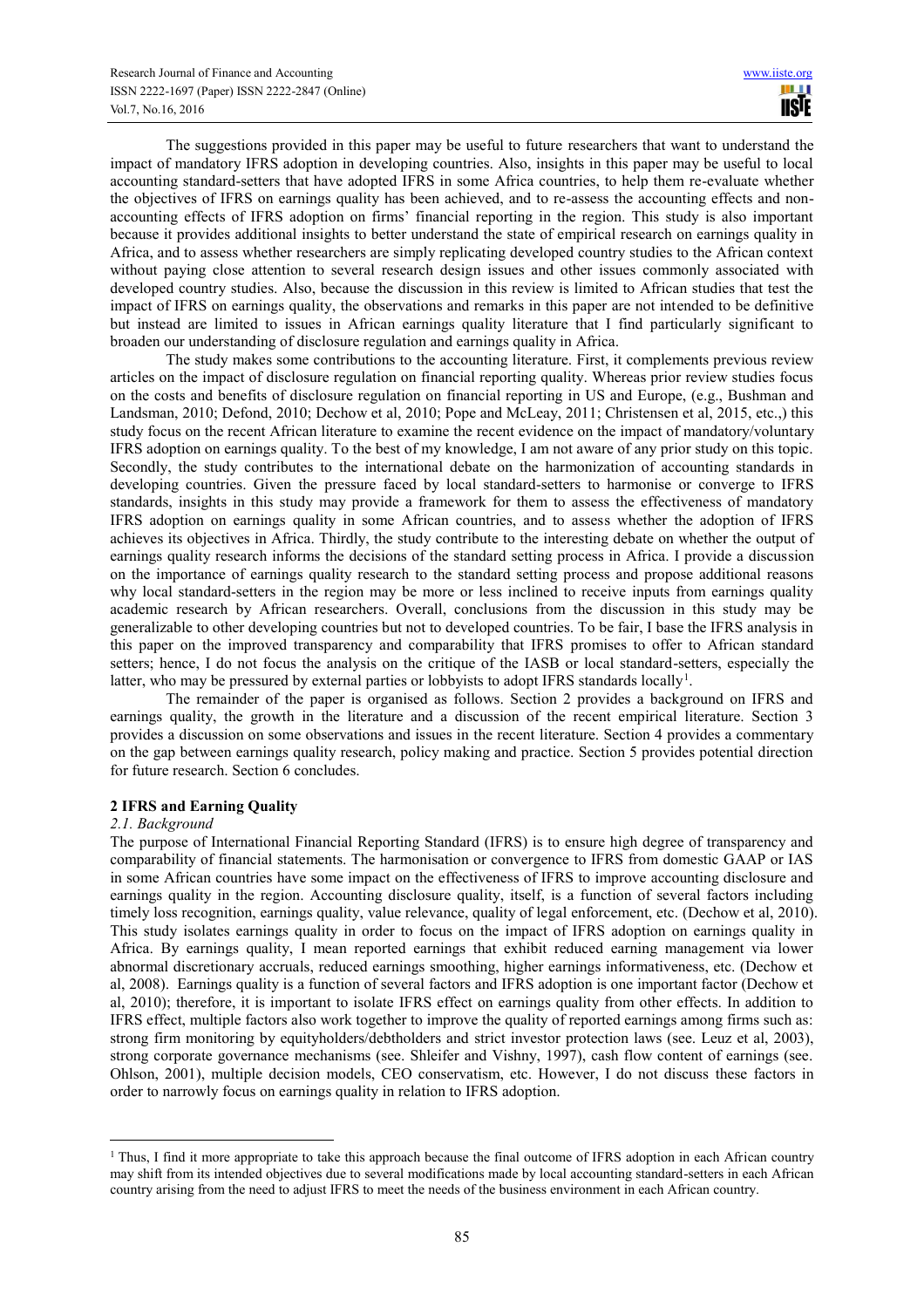# *2.2. Growth in the literature*

Research on earning quality in Africa began in the last decade. One factor that encouraged the growth in the earnings quality literature in Africa was the need to maintain domestic GAAPs in some African countries, in the face of competing international accounting standards. While the development of local GAAPs and frequent revisions to local GAAPs in several African countries did not stimulate intense research on earnings quality in the African region in the last two decades, the pressure to adopt international (or foreign) accounting standards in the last decade have stimulated African researchers to engage in serious intellectual inquiry on the contribution of domestic and foreign accounting standards to earnings quality in the region. A second factor that encouraged the growth in the literature is the world economic stability initiatives in Africa led by International Finance Corporation (IFC), International Monetary Fund (IMF) and the World Bank. The initiative encouraged greater accountability and transparency in the financial reporting process of some African countries through the adoption of international financial reporting standards (IFRS). This initiative motivated researchers to investigate the utility or incremental benefits of IFRS adoption to improve the financial accounting (or earnings) quality in the region (Outa, 2016). Another factor that encouraged the growth in the African literature on earnings quality is the use of the controversial, but widely used, abnormal accruals model in the earnings quality literature (e.g. Dechow et al, 1995; Fudenberg and Tirole, 1995; De Fond, 2010), also known as the Jones (1991) model. Several African studies use this model to test for earnings quality (e.g. Onalo et al, 2014). The Jones model has been criticised in the recent literature and discussions on the limitations of the abnormal accrual approach is beyond the scope of the current study but is comprehensively documented in Dechow et al (2008).

#### *2.3. Review of Extant EQ literature*

 $\overline{a}$ 

Studies that investigate the impact of IFRS on earnings quality<sup>1</sup>, for instance, Tanko (2012) investigates the effect of IFRS adoption on the performance of some listed firms (banks) in Nigeria, and find that earnings variability is reduced among listed banks in the post-IFRS adoption period, and conclude that the Nigerian SEC should consider full adoption and strict implementation of IFRS to all listed firms in Nigeria. Onalo et al (2014) use the modified Jones (1991) model to investigate the impact of change from local GAAP to IFRS standards on the earnings management behaviour of firms (banks) in Nigeria and Malaysia during the 2009 to 2012 period. They find that convergence from local accounting standards to IFRS improved earnings quality of Nigerian and Malaysian banks, and conclude based on their findings that IFRS should be adopted globally. Outa (2011) investigates whether the adoption of IFRS is associated with improved accounting quality among listed companies in Kenya, and did not find evidence for improved earnings quality in the post-IFRS period. The study conclude that weak compliance to IFRS rules might be responsible for the observed decline in earnings quality. Interestingly, Mutiso and Kamau (2013) observe that management interference, lack of guidance on the interpretation of financial reports and frequent revision of accounting standards contribute to the increased complexity of financial reporting in Kenya; which also affect earnings quality and accounting disclosure quality among Kenyan firms. Also, Yeboah and Yeboah (2015) investigate whether IFRS adoption improves earnings quality through reduced earnings management. They investigate listed firms in South Africa and find evidence for reduced earnings management in the IFRS adoption period compared to the local GAAP adoption period. Ames (2013), on the other hand, examines listed firms in South Africa and find that earnings quality is not significantly improved after mandatory adoption of IFRS among listed firms. Rao and Warsame (2014) examine the effect of IFRS adoption on listed, cross-listed and unlisted firms in African capital markets. They investigate whether IFRS adoption reduced discretionary earnings management, increased value relevance and increased stock returns. They find that periods of IFRS adoption improved the informativeness of earnings per share, compared to local GAAP adoption periods, after controlling for other factors. They conclude that IFRS adoption improves earnings quality and increase the informativeness of earnings per share. Hessayri and Saihi (2015) investigate whether IFRS adoption complements ownership structure to monitor managers against opportunistic behaviour to manage earnings. They examine listed firms in United Arab Emirates, Morocco, South Africa and the Philippines during an eight-year period. They find no evidence for lower earnings management after the switch to IFRS reporting standards, and suggest that managerial discretion is insensitive to IFRS adoption among firms examined in the study. Ozili (2015) finds that listed firms (banks) in Nigeria overstate or understate loan loss provisions estimates to smooth reported earnings over time during periods of voluntary IFRS adoption, and conclude that IFRS do not matter for earnings quality since it reduces the reliability of loan loss provisions estimates (which is a significant bank accrual). Taken together, these recent evidence show mixed results on the impact of mandatory/voluntary IFRS adoption on earnings quality.

[Insert Table 2 here]

<sup>&</sup>lt;sup>1</sup> I focus on studies that investigate the impact of IFRS adoption on earnings quality. I do not focus on studies that investigate the impact of IFRS on accounting disclosure quality, such as value relevance, timely loss recognition, etc.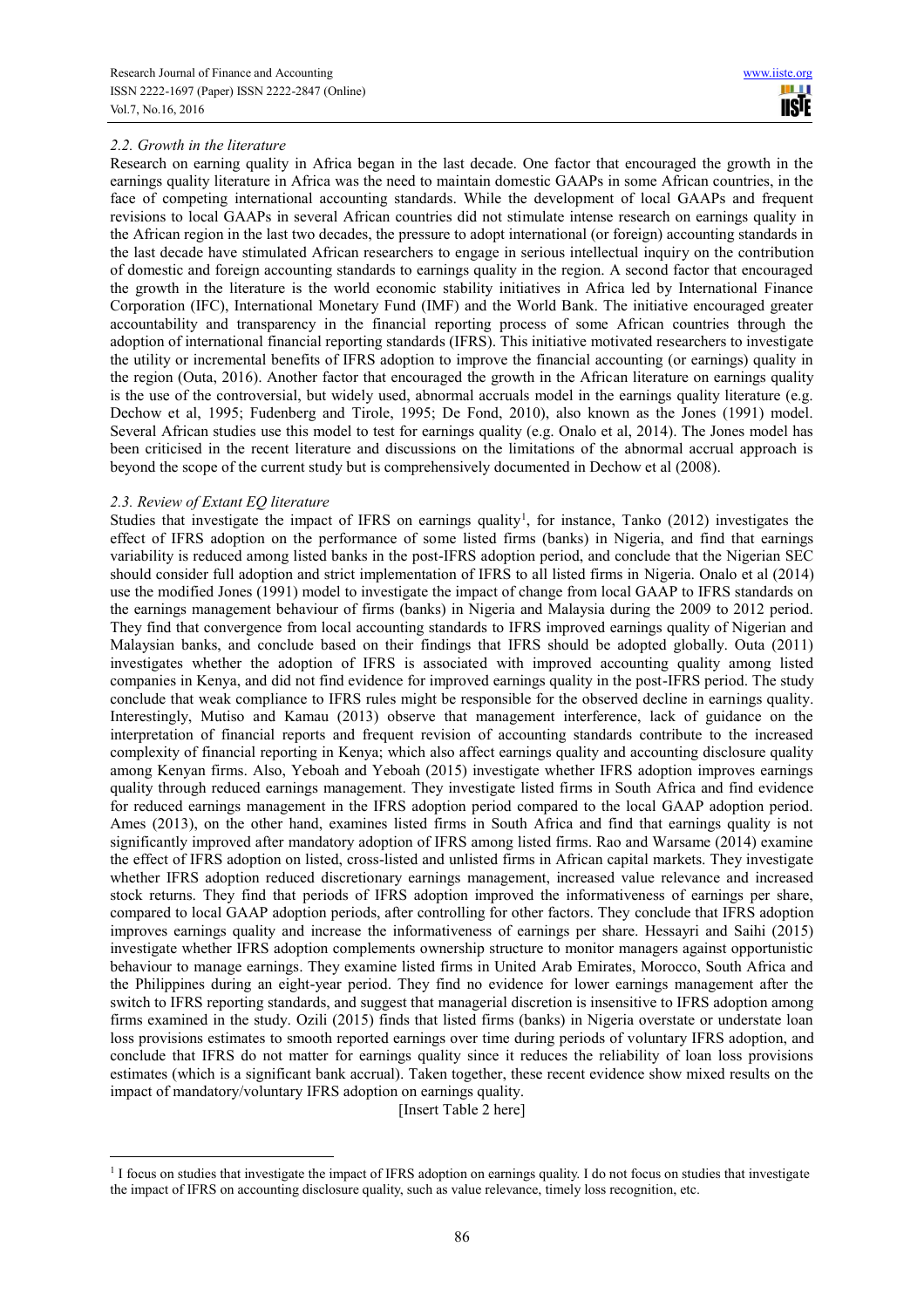### **3. Observations in the literature and Suggestions**

# *3.1. Research Design Issues*

*3.1.1. Earnings Quality Proxy* 

Some studies in the African context adopt earnings quality proxies that are similar to proxies adopted by developed country studies (e.g. Ames, 2013; Outa, 2011; Ozili, 2015). One critique of such earning quality proxies is that they have construct validity issues, that is, whether the constructs (or proxies) truly measure the underlying theoretical constructs (Dechow et al, 2008); thus, making it difficult to validate the accuracy of predictions made from using such accruals models. Dechow et al (2008), Dechow et al (2010) and Defond (2010) confirms this issue. This research design issue in some African studies, although significant, is not unique to African studies alone but is also common among several developed country studies. Dechow et al (2008) and Dechow et al (2010) provide an extensive study on earnings quality proxies.

#### *3.1.2. IFRS effect and Conditional Compliance*

The effect of IFRS adoption reflects the immediate impact of the change to IFRS standards on the properties of earnings of African firms. To date, many African studies commonly test for IFRS effect by simply comparing abnormal accruals before and after IFRS adoption via employing some binary dummy variable that take the value of one for IFRS adoption periods and take the value of zero for local GAAP (or non-IFRS) periods; or by dividing the full firm sample into two sub-samples: the pre-IFRS period sample and post-IFRS period sample (e.g. Tanko, 2012; Outa, 2011; Yeboah and Yeboah, 2015; Ozili, 2015, etc.). If firms examined in such studies are firms that adopt IFRS standards (i.e., IFRS-adopter firms), one weakness of the pre- and post- IFRS approach to test for IFRS effect is that it does not capture periods where 'IFRS-adopter firms' do not comply with IFRS standards when they face unique conditions that makes it difficult for them to comply, thus, requiring them to exercise the 'explain' clause in the 'comply-or explain' IFRS provisions, if any, in the African country. One approach to appropriately capture mandatory/voluntary IFRS adoption effect is to distinguish between African firms that actually comply with IFRS guidelines in each period from African firms that should comply but provide 'explanations' for non-compliance. The apparent paucity of empirical studies that adopt this approach is because it is difficult to identify firms that conditionally comply with IFRS and data for firm's periodic compliance with IFRS may be unavailable. When data is available, the data need to be hand-collected privately because such data may not be publicly available. The use of pre- and post- IFRS analysis should be adjusted to reflect conditional compliance, where appropriate.

# *3.1.3. Con-current changes*

The research design adopted among recent African studies do not appropriately isolate 'IFRS effect' from other concurrent changes taking place at firm-level and country-level during the period of voluntary/mandatory IFRS adoption periods, particularly, when those concurrent changes also have some effect on earnings quality. At country-level, one type of change that could take place concurrently during IFRS adoption is institutional and/or legal changes.<sup>1</sup> There is scant African studies in the earnings quality literature that control for institutional and legal changes that take place during IFRS adoption periods. While controlling for these con-current changes have the advantage of revealing the contribution of institutional/legal factors to earnings quality, it not clear how these changes affect earnings quality, and the direction of the effect on earnings quality and financial reporting quality of firms (Holthausen, 2009). However, it is important to point out that the use of country-level data to control for concurrent institutional changes may introduce a bias into the analysis if these concurrent institutional changes on their own (e.g. strength of investor protection) already have some impact on earnings quality. This would make it difficult to isolate the 'voluntary/mandatory IFRS adoption effect' from the 'institutional effect' on earnings quality. Furthermore, at firm level, there may be changes in the firm that take place during the period of IFRS adoption. These firm-level changes are often not taken into account in the research designs adopted in the recent empirical African literature. If firm-level concurrent effects are not appropriately controlled for, the results will suffer from serious internal validity issues and the conclusions cannot be claimed to reflect the true impact of voluntary/mandatory IFRS adoption in the study. This view is also consistent with Buggerman et al (2013).

# *3.1.4. Self-selection bias and Early Adjustment*

 $\overline{a}$ 

The recent literature also show a self-selection bias towards listed firms for three possible reasons. One, because mandatory IFRS adoption commonly applies to listed firms in several African countries. Much African studies investigate listed firms rather than non-listed firms. Two, listed African firms are considered to have publicly available information that are more credible and relatively easy to access, compared to the information provided by non-listed firms. Another reason why self-selection bias may persist is because listed firms are generally more visible and are more likely to come under scrutiny by external monitors and regulators. With regard to early adjustment, prior to the date of mandatory IFRS adoption, listed firms are given a six-month or one-year notice

<sup>&</sup>lt;sup>1</sup> For instance, Outa (2011) retain the same sample in the pre and post adoption but hold all other factors constant including legal factors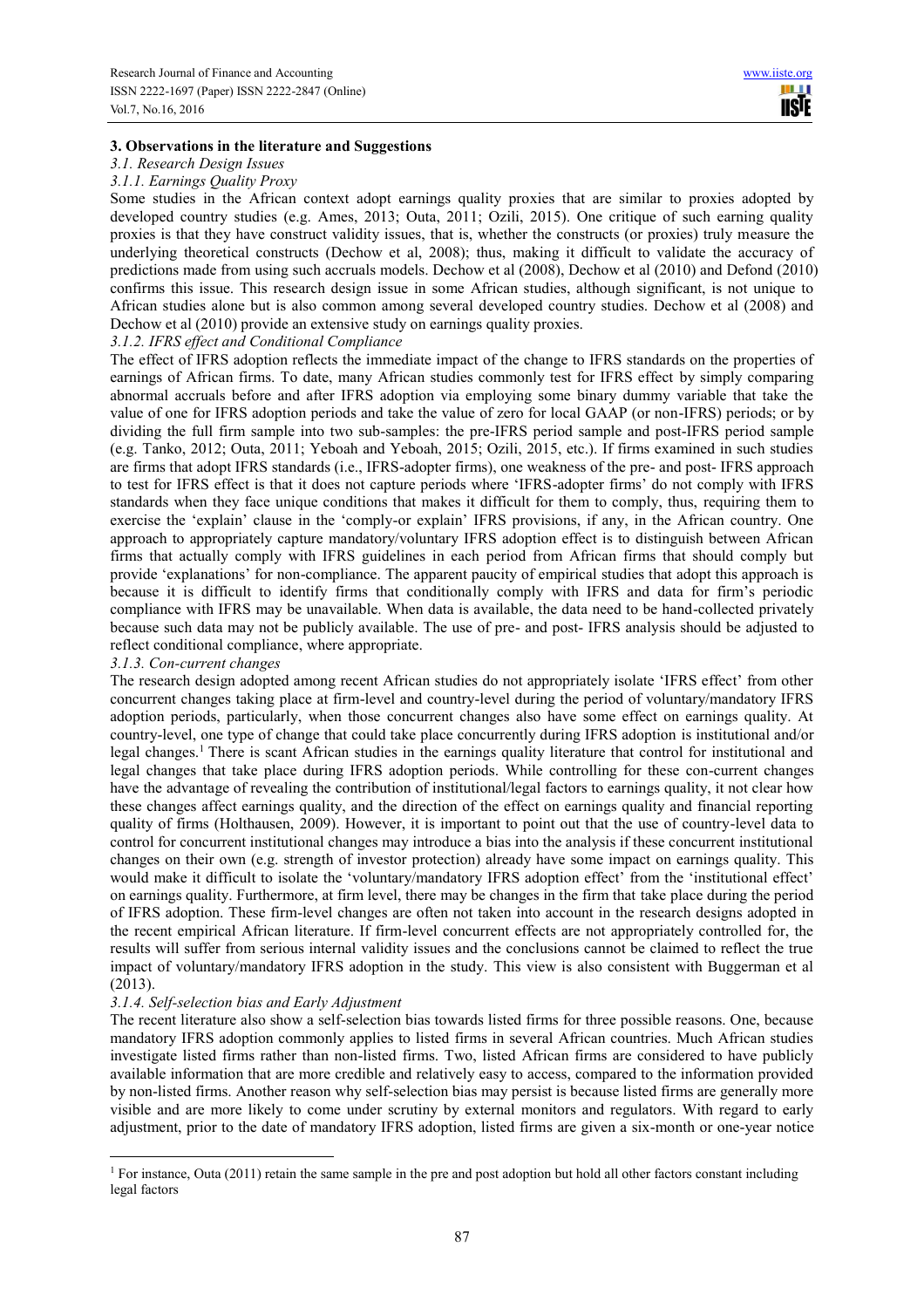(or more) to prepare for a change in accounting procedures. Often, listed firms adjust their financial reporting earlier before the date of mandatory IFRS adoption. Recent African studies do not take into account the possibility that listed firms make early adjustments to their financial reporting prior to the date of mandatory IFRS adoption. This neglect or omission ignores any significant change to earnings quality occurring during listed firm's early adjustment to IFRS which could take a one-year or six-month period or more. Hence, the focus on listed African firms should also consider a lagged time period because the impact of mandatory IFRS adoption may be stronger during periods of early adjustments preceding mandatory IFRS adoption.

#### *3.1.5 Aggregated Data and IFRS effect*

Most empirical African studies use aggregated annual data. There is the argument that aggregated data do not fully reveal the change in financial statement disclosures following mandatory IFRS adoption (e.g. Buggerman et al, 2013). This argument suggest that the actual change in earnings quality immediately after mandatory/voluntary IFRS adoption may be hidden in aggregated accounting numbers, and can potentially explain the reason for conflicting conclusions in the empirical earnings quality literature, and also in the African earnings quality literature. Future researchers could re-examine earnings quality with non-aggregated data such as quarterly, half-yearly and other forms of non-aggregated data that can better reveal changes to accounting numbers occurring during and after mandatory/voluntary IFRS adoption.

#### *3.1.6. Financial Statement Users*

The review show that most empirical African studies on earnings quality do not use measures/techniques that are relevant to financial statement users in the African region. For instance, empirical studies such as Outa (2011), Ozili (2015) etc., follow the methods of prior literature that use accrual metrics that rely on aggregate data that are either hand collected or available at some commercial database. These metrics may be difficult for nonsophisticated financial statement users to understand and interpret because of the sophisticated econometric language used in the empirical capital-market based accounting research whereas local professional institutions use softer metrics that are much easier to understand by financial statement end-users that have some interest in accounting research output. However, the use of soft metrics in accounting (or earnings quality) research may be considered to be 'too basic' and have 'less rigour', from the academic publishing viewpoint. Therefore, it might be helpful for academic accounting researchers in the African region to consider the trade-offs between using easy-to-understand metrics and sophisticated empirical methods so that financial statement end-users and nonspecialist readers of earnings quality research can gain some understanding of how research conclusions are reached.

#### *3.2. Capital Market Incentives*

The review also show substantial but inconclusive evidence on the relation between IFRS adoption and earnings quality for listed firms whose financial reporting is influenced by capital market incentives. For instance, Tanko (2012), Yeboah and Yeboah (2015), Rao and Warsame (2014) and Apergis (2015) show that IFRS adoption improves earnings quality that take the form of reduced earnings management among listed firms in Nigeria (Tanko, 2012), South Africa (Yeboah and Yeboah, 2015), Kenya (Outa, 2016), African capital markets (Rao and Warsame, 2014) and the MENA region (Apergis, 2015), respectively; while Outa (2011), Hessayri and Saihi (2015), and Ozili (2015) did not find evidence that IFRS adoption improve earnings quality that take the form of reduced earnings management among listed firms in Kenya, Morocco and South Africa, respectively. Hence, to the extent that mandatory/voluntary IFRS adoption is intended to improve earnings quality and transparent disclosures, recent studies do not show conclusive evidence to support the claim that IFRS adoption improves earnings quality.

# *3.3. Testable Theories*

 Most empirical studies lack a theoretical framework that explain and predict the accounting choice of firm managers under certain conditions. Some studies do not provide a theoretical framework while other studies use conceptual and theoretical frameworks that do not make testable predictions (or hypotheses) about the accounting choice that managers might use to influence reported earnings under explicit contracts, such as, bonus plans, proximity to debt-covenant violations, etc. An accounting (or economic) theory in empirical accounting research is one that provides some testable predictions or hypotheses about some phenomena that can be supported or refuted with evidence using real-world data (Watts and Zimmermann, 1986). Often, there is a general lack of such theory or theoretical framework in the recent earnings quality literature, and the hypotheses tested in these studies are often formulated from the research question. Future empirical studies on earnings quality should provide theoretical frameworks or theories that provide testable hypothesis for empirical investigation to earnings quality.

#### *3.4. Earnings Quality?*

Another issue is whether the earnings quality question should focus on earnings quality of firms in the post-IFRS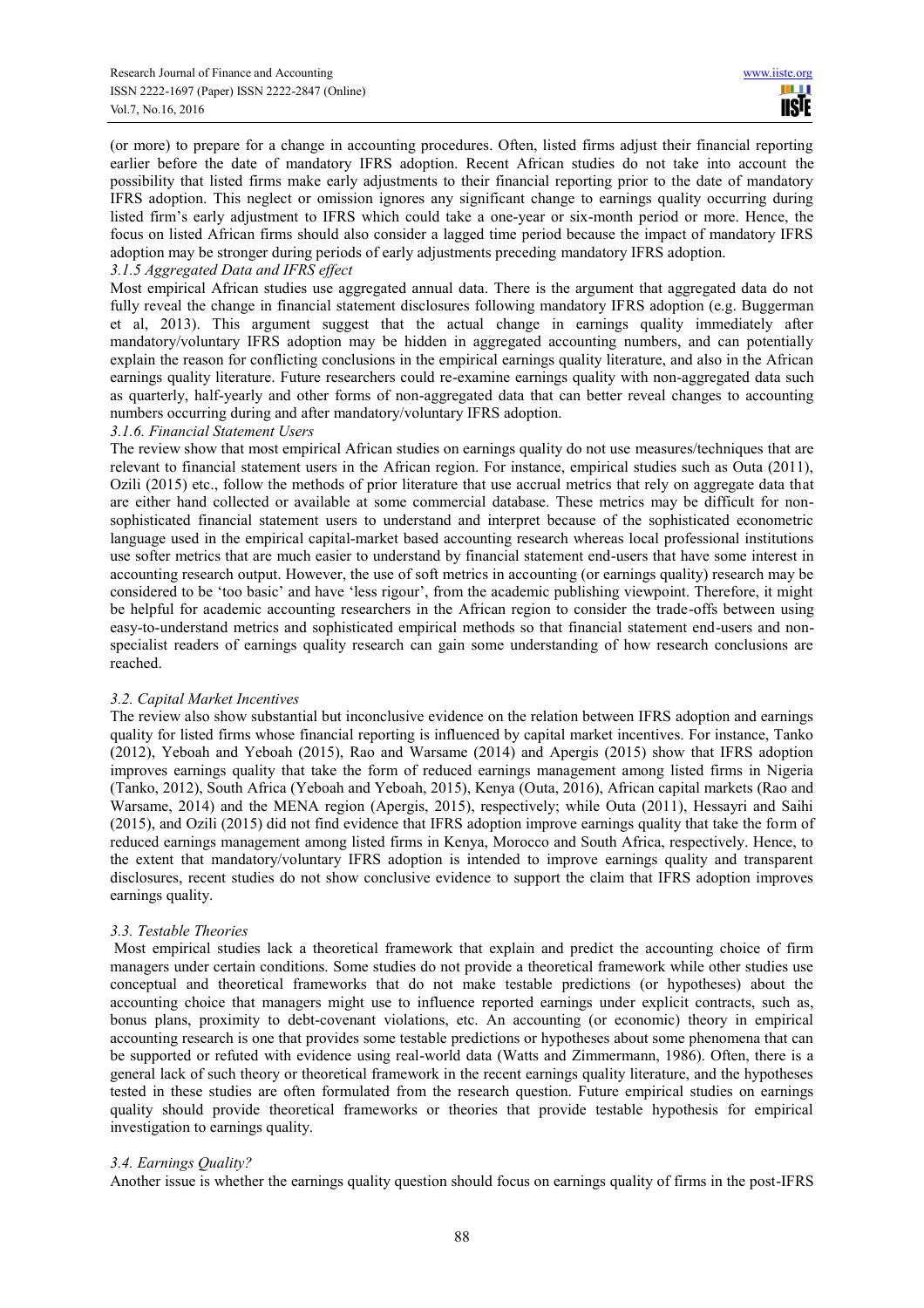period compared to the pre-IFRS period, or whether the focus should be on earnings quality (or earnings management) within or outside the limits permitted by principles-based IFRS. In the latter case, for example, if reported earnings of African firms have low earnings quality due to earnings management practices that fall within the limits of generally acceptable accounting practices, standard-setters may not care much about this because it falls within the limits permitted by domestic GAAP or principles-based IFRS. On the other hand, if reported earnings of African firms have low earnings quality due to earnings management practices that fall outside the limits of generally acceptable accounting practices, standard setters may interpret such evidence as opportunistic behaviour, and would respond accordingly provided the research designs used to reach such conclusions have high internal validity. While it is statistically difficult to capture acceptable accounting practice in order to detect whether observed abnormal accruals fall within or violates the limits allowed by domestic GAAP or principles-based IFRS, the point I am trying to convey here is that it might be helpful for African researchers to ask the right earnings quality question that is of interest to local standard-setters in order to increase the utility and usefulness of African earnings quality research to the standard-setting process.

# **4. Research vs Policy Gap: A Commentary**

 $\overline{a}$ 

Much African studies on earnings quality research make policy implications or recommendations intended to inform policy but there is yet no evidence that the outputs of earnings quality research significantly influence the decisions of local standard setters and lawmakers in the region. For instance, there is hardly any published (and publicly available) regulatory audit report by local standard-setters in Africa (e.g. in Nigeria, Kenya, South Africa and Egypt) that cite at least three to five research outputs on earnings quality or earnings management. This raises some disturbing concern about the usefulness of earnings quality research outputs to the standardsetting process in most African countries because it creates the perception that the output of earnings quality research in the African region have little or no relevance to standard-setting policy making, and may give credence to the view that lobbyists have a stronger impact on the outcome of accounting rules/standards in most African countries compared to academic research on accounting (and earnings) quality in the region. While I note that I may not be aware of all the cases where standard-setters in some African countries have sought informal inputs from indigenous or foreign accounting academics regarding research outputs that could potentially inform proposed or revised accounting standards, however, it is reasonable to suggest that a simple citation of those studies won't hurt at all. The absence of such citations, which is indeed true in most cases, creates the impression that local standard-setters in the region are either not aware of, or undermine the role of African earnings quality research in their policy making process<sup>1</sup>. However, one criticism to citing earnings quality research outputs is that standard-setters could be tempted to regard research outputs published in some 'high-quality' journals and disregard high-quality research outputs published in 'moderate' or 'unpopular' journals, and this is already a sensitive issue among academics to say the least. There are several reasons why the gap between earnings quality research and standard-setting policy continue to persist. One, local standard-setters in some African countries prefer to copy ready-made European IFRS standards with few modifications so that they don't have to use their own resources to formulate a new set standards themselves. When this is case, they will not pay much attention to earnings quality research outputs by accounting academics in the African country/region. Two, local standard setters in some African countries mainly collect and use research conducted and funded by their own commissions or independent research agencies. Three, policy-making across several African countries is generally not research-oriented compared to the US where policy design is strongly informed by academic research. Another contributing factor is the practice among accounting academics of doing research to satisfy the curiosity of academics and not necessarily to satisfy the curiosity of standard-setters. The policy implications or recommendations in several studies do not provide enough direction to guide the decisions of standard-setters. This is a serious concern because there is the need to provide purposeful insights to address the curiosity of local standard setter too. This does not mean that earnings quality research by accounting academics should bow to the needs of local standard-setters in African countries, rather it suggests that earnings quality research should provide rigorous academic insights into topics of interest to local standard-setters and also provide practical steps and direction to guide standard-setters on how to apply these insights in practice and for policy making purposes.

Another issue is the gap between academic accounting research and practice. Since increased earnings management is associated with lower earnings quality, earnings management would serve as a good example here. The different perceptions about earnings management by accounting academics and practitioners creates a gap. For instance, accounting academics commonly view 'earnings management' as opportunistic earnings manipulation whereas practitioners view earnings management as a way to report earnings to ensure that the firm

<sup>&</sup>lt;sup>1</sup> In the case of US, Defond (2010) confirms that US standard setters and law makers often rely on, and make citations to, the output of earnings quality research in the US, thus, signalling the important role of earnings quality research to the US accounting standard-setting process. This is not the case in Africa.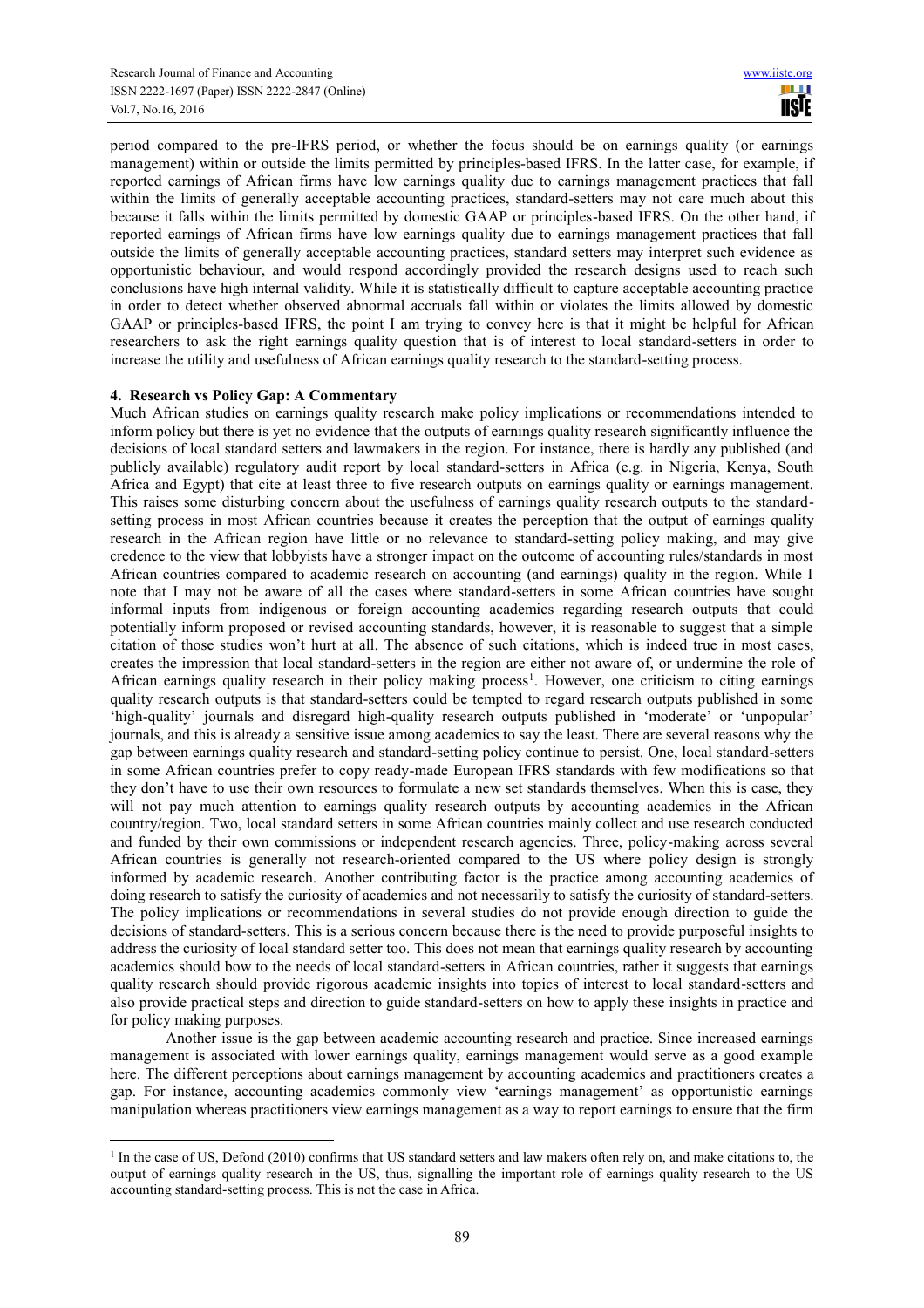remain a going-concern in volatile and competitive business environments. The conflict in perceptions about earnings management discourage practitioners from using inputs from African earnings quality research to inform their corporate accounting practices, particularly, if their view of earnings management differ from the accounting academic view of earnings management.<sup>1</sup> How do we solve this problem? One simple way to solve this problem might be to carefully reconsider the definition of earnings management. Every researcher have a working definition of earnings management that shape the way they think about managed earnings. It might be helpful to give thoughtful consideration to what earnings management really is. For example, let's consider the three common academic definitions of earnings management. One, earnings management is the process of taking deliberate steps within the constraints of generally accepted accounting principles to bring about a desired level of reported earnings (Davidson, Stickney and Weil, 1987, cited in Schipper, 1989, p. 92). Two, earnings management is "a purposeful intervention in the external financial reporting process, with the intent of obtaining some private gain (as opposed to say, merely facilitating the neutral operation of the process (Schipper, 1989, p. 92). Three, earnings management occur when managers use judgement in financial reporting and in structuring transaction to alter financial reports to either mislead some stakeholders about the underlying economic performance of the company or to influence contractual outcomes that depend on reporting accounting numbers (Healy and Wahlen, 1999, p. 368). The last two definitions associate earnings management with opportunistic or fraudulent behaviour. Studies that follow the view of the last two definition often associate earnings management with opportunistic and fraudulent behaviour while studies that take the first view are less likely to associate earnings management with opportunistic and fraudulent behaviour. This is what I mean by taking a careful consideration to what we think earnings management really is.

Also, I think it is equally important for researchers to also consider what earnings management mean to local standard setters at different point in time because it is not easy to know whether African standard setters associate earnings management within or outside the limits of GAAP as fraudulent behaviour and whether their position on this change over time. For instance, if majority of the standard-setting committee members are academics (or researchers), they are more likely have an 'opportunistic or fraudulent' view on earnings management among firms, and will possibly favour the use of the outputs of earnings quality research because mainstream accounting research predominantly view earnings management as an opportunistic or fraudulent behaviour of firm managers<sup>2</sup>. On the other hand, if majority of the committee members are appointed members of parliament and/or experienced practitioners, they are less likely to have an opportunistic or fraudulent view of earnings management, and may have little interest to use the outputs of earnings quality research. Hence, it is helpful to understand the view of standard setters on earnings quality (or earnings management) at different period of time so that policy implications among earnings quality studies can be tailored to provide specific directions to local standard setters.<sup>3</sup>

#### **5. Future Direction**

 $\overline{a}$ 

One direction for future research is the need to explore other factors that affect the effectiveness of IFRS to improve earnings quality such as the political economy environment, ownership concentration, etc. In most African countries where politicians and the political infrastructure have to approve foreign policies before they are adopted e.g. IFRS, several modifications to IFRS could be made during the political process that might contribute to reduce the effectiveness of IFRS despite mandatory adoption. Future research could address the following questions: does stronger political economy in African countries improve the effectiveness of IFRS to improve earnings quality? Another research question could be to investigate whether African firms with dispersed or concentrated ownership have higher earnings quality. These are interesting questions that have not been explored in the recent African literature.

With regard to research design issues, one area for future direction is the need to explore longer timeseries analysis on IFRS adoption and earnings quality. Since mandatory IFRS adoption in several African countries is fairly recent, the sample period in most studies is narrow because of the short history of firm data in the post-IFRS period. Future research should re-examine the effect of mandatory IFRS adoption on earnings

<sup>&</sup>lt;sup>1</sup> There is no consensus on whose view on earnings management is more realistic and there is also a need to avoid extremes. Unlike the accounting academic view of earnings management, practitioners view earnings management as a way of firms manage earnings just as a person would manage their personal finance. However, to lend support to the view of academics, six top bank executives in Kenya were fired recently for under provisioning in order to boost earnings upwards to increase their likelihood of receiving bonus while at the same time putting the bank at risk by insufficient provisioning.

<sup>&</sup>lt;sup>2</sup> This is the case in the US where top accounting researchers are either voted in, appointed or invited to be board members in the standard setting committee of the FASB.

<sup>&</sup>lt;sup>3</sup> However, I do not suggest that earnings quality research in Africa should be driven by what standard setters want. Rather, I propose that African accounting academics should provide policy implications that are value-relevant to local standard setters, where value-relevance mean the usefulness of information for decision making at a specific time period.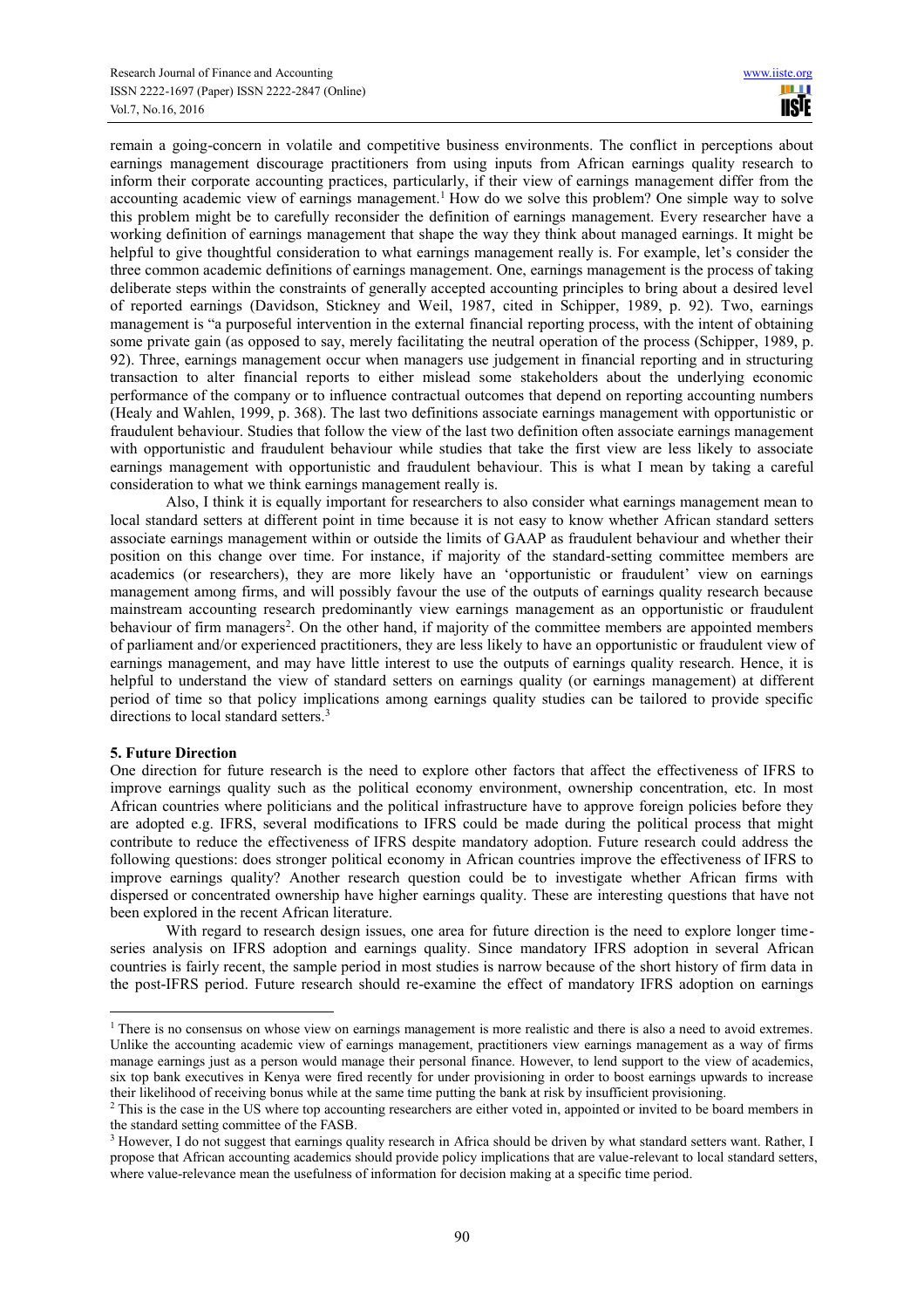quality using longer time-series data while taking into account other research design issues mentioned earlier.

Another fruitful direction for future research to African researchers is the need to disentangle the 'mandatory IFRS' effect on earning quality from the other concurrent changes occurring during IFRS adoption. This would ensure that African researchers are testing the impact of mandatory IFRS adoption on earnings quality. Since there is a considerable amount of study on implementation and recommendation issues in the recent literature, I encourage African researchers to proceed beyond implementation/recommendation issues to investigate more extensively measurement issues in earnings quality research in Africa.

Another direction for future research is the need to gain a better understanding on whether and how earnings quality African literature impacts standard setting policies in Africa. Although I have addressed some of this issue above, it remains unclear whether and how African policy makers and standard setters use the outputs of earnings quality research in Africa. For example, African standard setters and lawmakers could insincerely cite the output of earnings quality research just to appease the accounting academic community or to further some political aims rather than to use make actual policy decisions. The former convey the idea that African standard setters and law makers may refer to the work of academics to create the impression that scholarly contribution has been sought; while the latter is consistent with Watts and Zimmerman (1979)'s argument that academic research could be used to justify the preconceived notions of standard setters and law makers about firm behaviour in some settings. Hence, further research is needed to explore the overlap between earnings quality research output and the interests of policy makers and how it play out in reality.

Another area that is quite under-researched in the recent African earnings quality literature is real earnings management, that is, earnings management through the use of real activities. The review of the recent empirical literature show that there is considerable amount of research on accrual earnings management and no (or few) African studies on real activities-based earnings management. One possible reason for the paucity of research in this area could be because real activities-based earnings management is difficult to detect because it disguises as normal operations hence researchers and external auditors may find it difficult to detect real activities-based earning management behaviour of firm managers that disguise as normal operations (Rowchardury, 2006; Cohen and Zarowin, 2010). Although this issue is not unique to African firms only, however, there is still the need for the emergence of African studies that explore earnings management through the use of real activities techniques. Such studies can help us assess the impact of 'accrual' or 'real' earnings management on earnings quality among firms across African countries

Finally, the need for further cross-country African research on earnings quality and IFRS adoption is important. Such investigation is important because comparison between African countries may reveal similarities that are uniform across African countries that would otherwise not be revealed among studies that compare African countries with countries outside Africa. Such studies may improve our understanding on accounting standards harmonisation, implementation and enforcement.

#### **6. Conclusion**

First, this paper review the recent literature on earnings quality and IFRS adoption and find conflicting evidence on the impact of IFRS on earnings quality and well as less rigour in the literature. Accordingly, I advise caution in the interpretation of results because of the research design issues identified in the paper. Second, the paper also provides some discussions of several observations in the recent literature including factors that encouraged the growth in the recent literature, research design issues, commentary on research and standard-setting policy gap and directions for future research. While the African earnings quality literature is recent and emerging, I have focused this review on published studies and did not include substantial evidence from unpublished work because I am unsure if such studies will finally end up making substantial contributions to the published literature. This is not to underestimate the quality and contribution of findings that are not published, rather, my intention is to ensure that the studies reviewed in this paper are verifiable for the purpose of further research on this topic. Finally, whether this paper can provide a basis to assess the effectiveness of the mandatory IFRS adoption in Africa depends on the extent to which standard setters in African countries value the contribution of earnings quality academic research to its standard setting process. Overall, the success of this review paper depend on whether it would stimulate future research to complement our current knowledge on the impact of IFRS adoption and earnings quality.

**Acknowledgement:** I am grateful for the helpful comments and suggestions of Erick Outa (Stathmore University, Kenya) and Nelson M Waweru (York University, Toronto, Canada).

#### **Reference**

Ames, D. (2013). IFRS adoption and accounting quality: The case of South Africa. *Journal of Applied Economics and Business Research*, 3(3), 154-165.

Apergis, N. (2015). The Role of IFRS in Financial Reporting Quality: Evidence from a Panel of MENA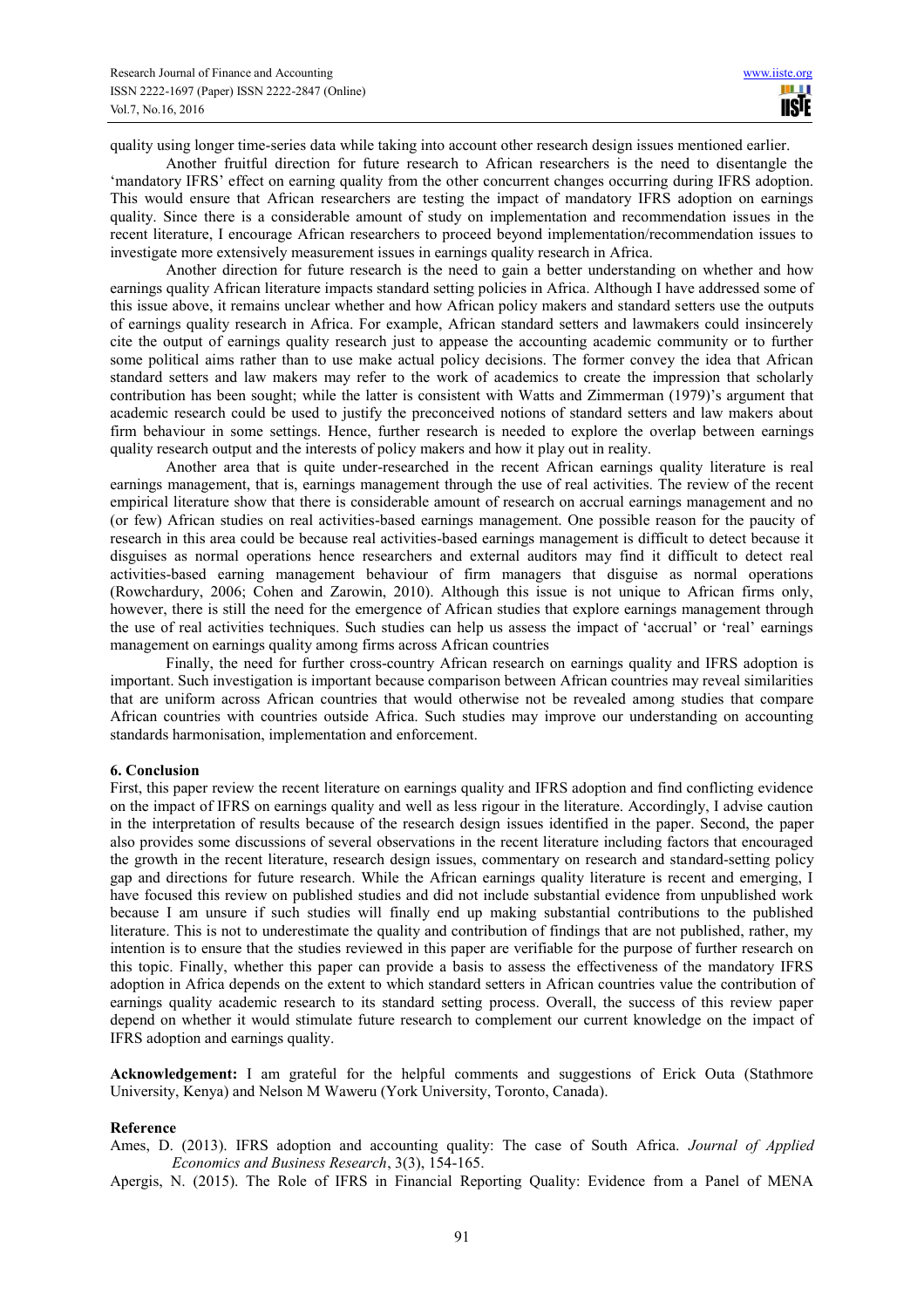Countries. *International Journal of Economics and Finance*. 7(10), 182.

- Barth, M. E., Landsman, W. R., and Lang, M. H. (2008). International accounting standards and accounting quality. *Journal of Accounting Research*, 46(3), 467-498.
- Brüggemann, U., Hitz, J. M., and Sellhorn, T. (2013). Intended and unintended consequences of mandatory IFRS adoption: A review of extant evidence and suggestions for future research. *European Accounting Review*, 22 (1), 1-37.
- Bushman, R., and Landsman, W. R. (2010). The pros and cons of regulating corporate reporting: a critical review of the arguments. *Accounting and Business Research*, 40(3), 259-273.
- Christensen, H. B., Lee, E., Walker, M., and Zeng, C. (2015). Incentives or standards: What determines accounting quality changes around IFRS adoption?. *European Accounting Review*, 24 (1), 31-61.
- Cohen, D. A., & Zarowin, P. (2010). Accrual-based and real earnings management activities around seasoned equity offerings. Journal of Accounting and Economics, 50(1), 2-19.
- Dechow, P. M., Sloan, R. G., and Sweeney, A. P. (1996). Causes and consequences of earnings manipulation: An analysis of firms subject to enforcement actions by the SEC. *Contemporary Accounting Research*, 13(1), 1-36.
- Dechow, P. M., Sloan, R. G., and Sweeney, A. P. (1995). Detecting earnings management. *Accounting Review*, 193-225.
- Dechow, P. M., Richardson, S. A., and Sloan, R. G. (2008). The Persistence and Pricing of the Cash Component of Earnings. *Journal of Accounting Research*, 46(3), 537-566.
- Dechow, P., Ge, W., and Schrand, C. (2010). Understanding earnings quality: A Review of the proxies, their determinants and their consequences. *Journal of Accounting and Economics*, 50(2) 344-401.
- DeFond, M. L. (2010). Earnings quality research: Advances, challenges and future research. *Journal of Accounting and Economics*, 50(2), 402-409.
- Fudenberg, D., and Tirole, J. (1995). A theory of income and dividend smoothing based on incumbency rents. *Journal of Political Economy*, 75-93.
- Healy, P. M., and Wahlen, J. M. (1999). A review of the earnings management literature and its implications for standard setting. *Accounting Horizons*, 13(4), 365-383.
- Hessayri, M., and Saihi, M. (2015). Monitoring earnings management in emerging markets: IFRS adoption and ownership structure. *Journal of Economic and Administrative Sciences*, 31(2), 86-108.
- Holthausen, R. W. (2009). Accounting standards, financial reporting outcomes, and enforcement. *Journal of Accounting Research*, 47(2), 447-458.
- Jones, J. J. (1991). Earnings management during import relief investigations. *Journal of Accounting Research*. 193-228.
- Kothari, S. P., Leone, A. J., and Wasley, C. E. (2005). Performance matched discretionary accrual measures", *Journal of Accounting and Economics*, 39(1) 163-197.
- Leuz, C., Nanda, D., and Wysocki, P. D. (2003). Earnings management and investor protection: an international comparison. *Journal of Financial Economics*, 69(3), 505-527.
- Morais, A. I., and Curto, J. D. (2008). Accounting quality and the adoption of IASB standards: portuguese evidence. *Revista Contabilidade & Finanças*, 19(48), 103-111.
- Mutiso, A., and Kamau, C. (2013). Factors influencing Complexity in Financial Report preparation Evidence from the Banking Sector in Kenya. *Journal of Economics and Business Research*, 19(1), 219-236.
- Ohlson, J. A. (2001). Earnings, Book Values, and Dividends in Equity Valuation: An Empirical Perspective. *Contemporary Accounting Research*, 18(1), 107-120.
- Onalo, U, Lizam, M., and Kaseri, A. (2014). The Effects of Changes in Accounting Standards on Earnings Management of Malaysia and Nigeria banks. *European Journal of Accounting Auditing and Finance Research*, 2(8), 15-42.
- Outa, E.R. (2011). The Impact of International Financial Reporting Standards (IFRS) Adoption on the Accounting Quality of Listed Companies in Kenya. *International Journal of Accounting and Financial Reporting*, 1(1), 212 - 241.
- Outa, E. (2016). *Consequences of IFRS Adoption-A Myth or a Reality: Selected Cases of Adoption Effects*, in Economics and Political Implications of International Financial Reporting Standards. IGI Global. Pennsylvania, USA.
- Ozili, P. K. (2015). Loan Loss Provisioning, Income Smoothing, Signaling, Capital Management and Procyclicality: Does IFRS Matter? Empirical Evidence from Nigeria. *Mediterranean Journal of Social Sciences*, 6(2), 224-232.
- Pope, P. F., and McLeay, S. J. (2011). The European IFRS experiment: objectives, research challenges and some early evidence. *Accounting and Business Research*. 41(3), 233-266.
- PWC (2015). IFRS by country. Available at: http://www.pwc.com/us/en/cfodirect/assets/pdf/pwc-ifrs-bycountry-2015.pdf (Accessed on 05/05/2016)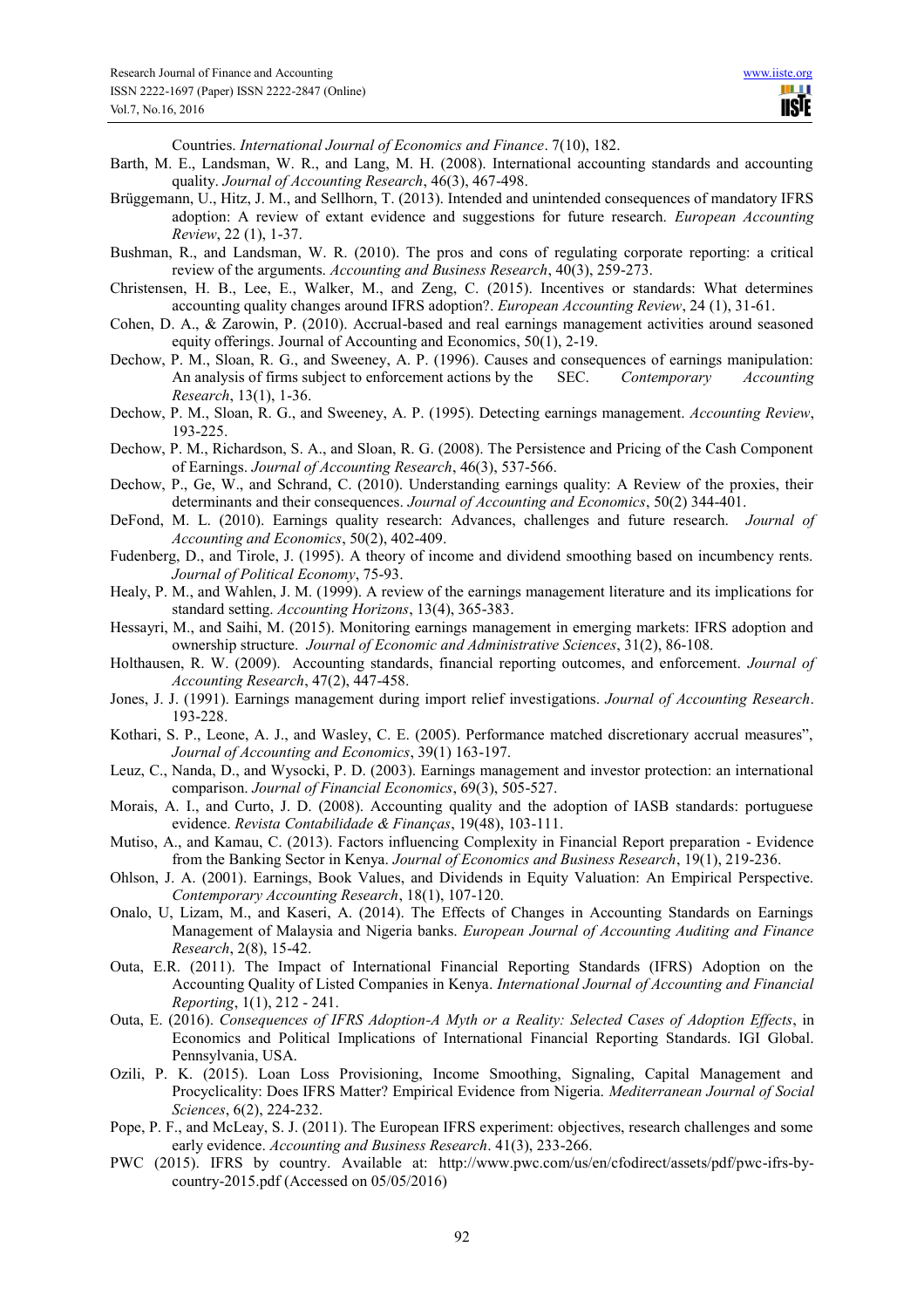- Rao, A., & Warsame, M. (2014). Effect of IFRS on the Emerging African Capital Markets. Available at SSRN: 2684579.
- Roychowdhury, S. (2006). Earnings management through real activities manipulation. Journal of accounting and economics, 42(3), 335-370.
- Schipper, K. (1989). Commentary on earnings management. *Accounting Horizons*, 3(4), 91-102.
- Shleifer, A., and Vishny, R. W. (1997). A survey of corporate governance. *The Journal of Finance*, 52(2), 737- 783.
- Tanko, M (2012). The Effect of International Financial Reporting Standards (IFRS) Adoption on the Performance of Firms in Nigeria. *Journal of Administrative and Economics Science*, 5, (2), 133-157.
- Watts, R. L., and Zimmerman, J. L. (1979). The demand for and supply of accounting theories: the market for excuses. *Accounting Review*, 273-305.
- Watts, R. L., and Zimmerman, J. L. (1986). Positive Accounting Theory, Prentice-Hall.
- Yeboah, B., and Yeboah, M. (2015). When Is Accounting Quality Improved? Assessing the Earnings Management Effect of IFRS for South Africa. *International Journal of Accounting and Financial Management Research*, 5(2), 1-16.

|                          |                  | $\Delta$ ppulula<br>Table 1 |                              |                                   |  |  |  |  |  |  |
|--------------------------|------------------|-----------------------------|------------------------------|-----------------------------------|--|--|--|--|--|--|
| Countries                |                  | Local GAAP                  |                              |                                   |  |  |  |  |  |  |
|                          | <b>IFRS</b>      |                             | Firm compliance              | Plan to Converge to<br>full IFRS? |  |  |  |  |  |  |
| Algeria                  | N <sub>o</sub>   | Yes.                        | All firms                    | No                                |  |  |  |  |  |  |
| Angola                   | N <sub>o</sub>   | Yes. AAL<br>All firms       |                              | Yes, in 2017                      |  |  |  |  |  |  |
| Botswana                 | Yes              | No.                         | Listed firms                 | Not Applicable                    |  |  |  |  |  |  |
| Cameroun                 | N <sub>o</sub>   | Yes. OHADA<br>All firms     |                              | N <sub>o</sub>                    |  |  |  |  |  |  |
| Chad                     | N <sub>o</sub>   | Yes. OHADA<br>All firms     |                              | N <sub>o</sub>                    |  |  |  |  |  |  |
| Cote d'Ivoire            | $\overline{No}$  | Yes. OHADA                  | All firms                    |                                   |  |  |  |  |  |  |
| Democratic Republic of   | $\overline{No}$  | Yes. OHADA, up              | All firms                    | Yes, in 2015                      |  |  |  |  |  |  |
| Congo                    |                  | until 2014.                 |                              |                                   |  |  |  |  |  |  |
| Egypt                    | N <sub>o</sub>   | Yes. EAS                    |                              | N <sub>o</sub>                    |  |  |  |  |  |  |
| <b>Equatorial Guinea</b> | N <sub>o</sub>   | Yes. OHADA                  | All firms                    | N <sub>o</sub>                    |  |  |  |  |  |  |
| Gabon                    | $\overline{No}$  | Yes                         | All firms                    | $\overline{No}$                   |  |  |  |  |  |  |
| Ghana                    | Yes              | $\overline{No}$             | Listed firms                 | Not Applicable                    |  |  |  |  |  |  |
| Kenya                    | Yes              | N <sub>o</sub>              | Listed firms                 | Not Applicable                    |  |  |  |  |  |  |
| Libya                    | Yes but strictly | N <sub>o</sub>              | Listed firms                 | N <sub>o</sub>                    |  |  |  |  |  |  |
|                          | enforced         |                             |                              |                                   |  |  |  |  |  |  |
| Madagascar               | $\overline{No}$  | Yes. MG                     |                              | $\overline{No}$                   |  |  |  |  |  |  |
| Malawi                   | Yes              | $\overline{No}$             |                              | Not Applicable                    |  |  |  |  |  |  |
| Mauritius                | Yes              | $\overline{No}$             | Listed firms                 | Not Applicable                    |  |  |  |  |  |  |
| Morocco                  | Yes              | N <sub>0</sub>              | All firms                    | Yes                               |  |  |  |  |  |  |
| Mozambique               | Yes              | N <sub>o</sub>              | Listed firms                 | Not Applicable                    |  |  |  |  |  |  |
| Namibia                  | Yes              | N <sub>o</sub>              | Listed firms                 | Not Applicable                    |  |  |  |  |  |  |
| Nigeria                  | Yes              | N <sub>o</sub>              | Listed firms                 | Not Applicable                    |  |  |  |  |  |  |
| Republic of Congo        | N <sub>o</sub>   | Yes. OHAMA                  | ALL firms                    | N <sub>o</sub>                    |  |  |  |  |  |  |
| Rwanda                   | Yes              |                             | All firms except small firms | Not Applicable                    |  |  |  |  |  |  |
| Senegal                  | No               | Yes                         | All firms                    | No                                |  |  |  |  |  |  |
| South Africa             | Yes              | N <sub>o</sub>              | Listed firms                 | Not Applicable                    |  |  |  |  |  |  |
| Swaziland                | Yes              | N <sub>0</sub>              | Listed firms                 | Not Applicable                    |  |  |  |  |  |  |
| Tanzania                 | Yes              | N <sub>0</sub>              | Listed firms                 | Not Applicable                    |  |  |  |  |  |  |
| Tunisia                  | $\overline{No}$  | Yes. TG                     | All firms                    | N <sub>o</sub>                    |  |  |  |  |  |  |
| Uganda                   | Yes              | N <sub>o</sub>              | Listed firms                 | Not Applicable                    |  |  |  |  |  |  |
| Zambia                   | Yes              | N <sub>o</sub>              | Listed firms                 | Not Applicable                    |  |  |  |  |  |  |
| Zimbabwe                 | Yes              | N <sub>o</sub>              | Listed firms                 | Not Applicable                    |  |  |  |  |  |  |
|                          |                  |                             |                              |                                   |  |  |  |  |  |  |
| Source: PWC (2015)       |                  |                             |                              |                                   |  |  |  |  |  |  |

Appendix

AAL = 'Angolan Accounting law' accounting framework

OHADA = 'Organization for the Harmonization of Business Law in Africa' accounting framework.

EAS = 'Egyptian Accounting Standards' accounting framework

MG = 'Malagasy GAAP' accounting framework

TG = 'Tunisian GAAP' accounting framework